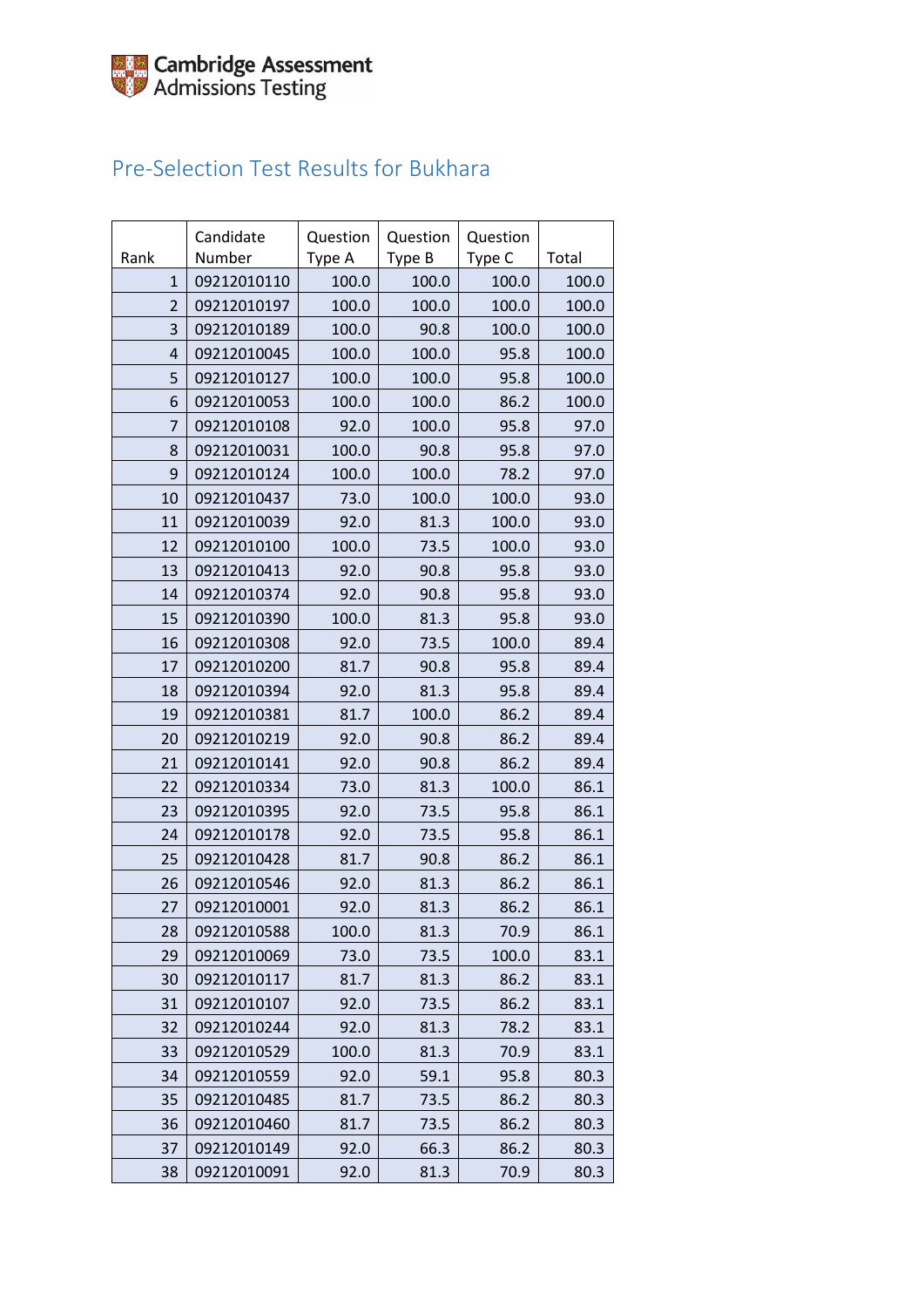

|      | Candidate   | Question | Question | Question |       |
|------|-------------|----------|----------|----------|-------|
| Rank | Number      | Type A   | Type B   | Type C   | Total |
| 39   | 09212010058 | 100.0    | 73.5     | 70.9     | 80.3  |
| 40   | 09212010077 | 92.0     | 90.8     | 63.7     | 80.3  |
| 41   | 09212010279 | 65.0     | 81.3     | 86.2     | 77.6  |
| 42   | 09212010096 | 65.0     | 81.3     | 86.2     | 77.6  |
| 43   | 09212010511 | 73.0     | 73.5     | 86.2     | 77.6  |
| 44   | 09212010355 | 73.0     | 73.5     | 86.2     | 77.6  |
| 45   | 09212010068 | 81.7     | 66.3     | 86.2     | 77.6  |
| 46   | 09212010466 | 81.7     | 66.3     | 86.2     | 77.6  |
| 47   | 09212010357 | 92.0     | 59.1     | 86.2     | 77.6  |
| 48   | 09212010383 | 73.0     | 81.3     | 78.2     | 77.6  |
| 49   | 09212010115 | 92.0     | 66.3     | 78.2     | 77.6  |
| 50   | 09212010121 | 92.0     | 73.5     | 70.9     | 77.6  |
| 51   | 09212010543 | 92.0     | 73.5     | 70.9     | 77.6  |
| 52   | 09212010246 | 81.7     | 90.8     | 63.7     | 77.6  |
| 53   | 09212010125 | 65.0     | 73.5     | 86.2     | 75.0  |
| 54   | 09212010130 | 73.0     | 73.5     | 78.2     | 75.0  |
| 55   | 09212010399 | 73.0     | 73.5     | 78.2     | 75.0  |
| 56   | 09212010296 | 73.0     | 73.5     | 78.2     | 75.0  |
| 57   | 09212010188 | 92.0     | 59.1     | 78.2     | 75.0  |
| 58   | 09212010547 | 92.0     | 59.1     | 78.2     | 75.0  |
| 59   | 09212010387 | 81.7     | 73.5     | 70.9     | 75.0  |
| 60   | 09212010592 | 81.7     | 73.5     | 70.9     | 75.0  |
| 61   | 09212010006 | 81.7     | 81.3     | 63.7     | 75.0  |
| 62   | 09212010346 | 81.7     | 81.3     | 63.7     | 75.0  |
| 63   | 09212010264 | 92.0     | 73.5     | 63.7     | 75.0  |
| 64   | 09212010320 | 100.0    | 66.3     | 63.7     | 75.0  |
| 65   | 09212010194 | 100.0    | 73.5     | 55.9     | 75.0  |
| 66   | 09212010119 | 65.0     | 73.5     | 78.2     | 72.5  |
| 67   | 09212010051 | 73.0     | 73.5     | 70.9     | 72.5  |
| 68   | 09212010218 | 81.7     | 66.3     | 70.9     | 72.5  |
| 69   | 09212010282 | 92.0     | 59.1     | 70.9     | 72.5  |
| 70   | 09212010081 | 92.0     | 59.1     | 70.9     | 72.5  |
| 71   | 09212010474 | 65.0     | 90.8     | 63.7     | 72.5  |
| 72   | 09212010260 | 81.7     | 73.5     | 63.7     | 72.5  |
| 73   | 09212010469 | 81.7     | 73.5     | 63.7     | 72.5  |
| 74   | 09212010370 | 81.7     | 73.5     | 63.7     | 72.5  |
| 75   | 09212010137 | 73.0     | 90.8     | 55.9     | 72.5  |
| 76   | 09212010315 | 92.0     | 73.5     | 55.9     | 72.5  |
| 77   | 09212010158 | 92.0     | 73.5     | 55.9     | 72.5  |
| 78   | 09212010584 | 100.0    | 66.3     | 55.9     | 72.5  |
| 79   | 09212010029 | 65.0     | 66.3     | 78.2     | 70.0  |
| 80   | 09212010275 | 65.0     | 73.5     | 70.9     | 70.0  |
| 81   | 09212010172 | 65.0     | 73.5     | 70.9     | 70.0  |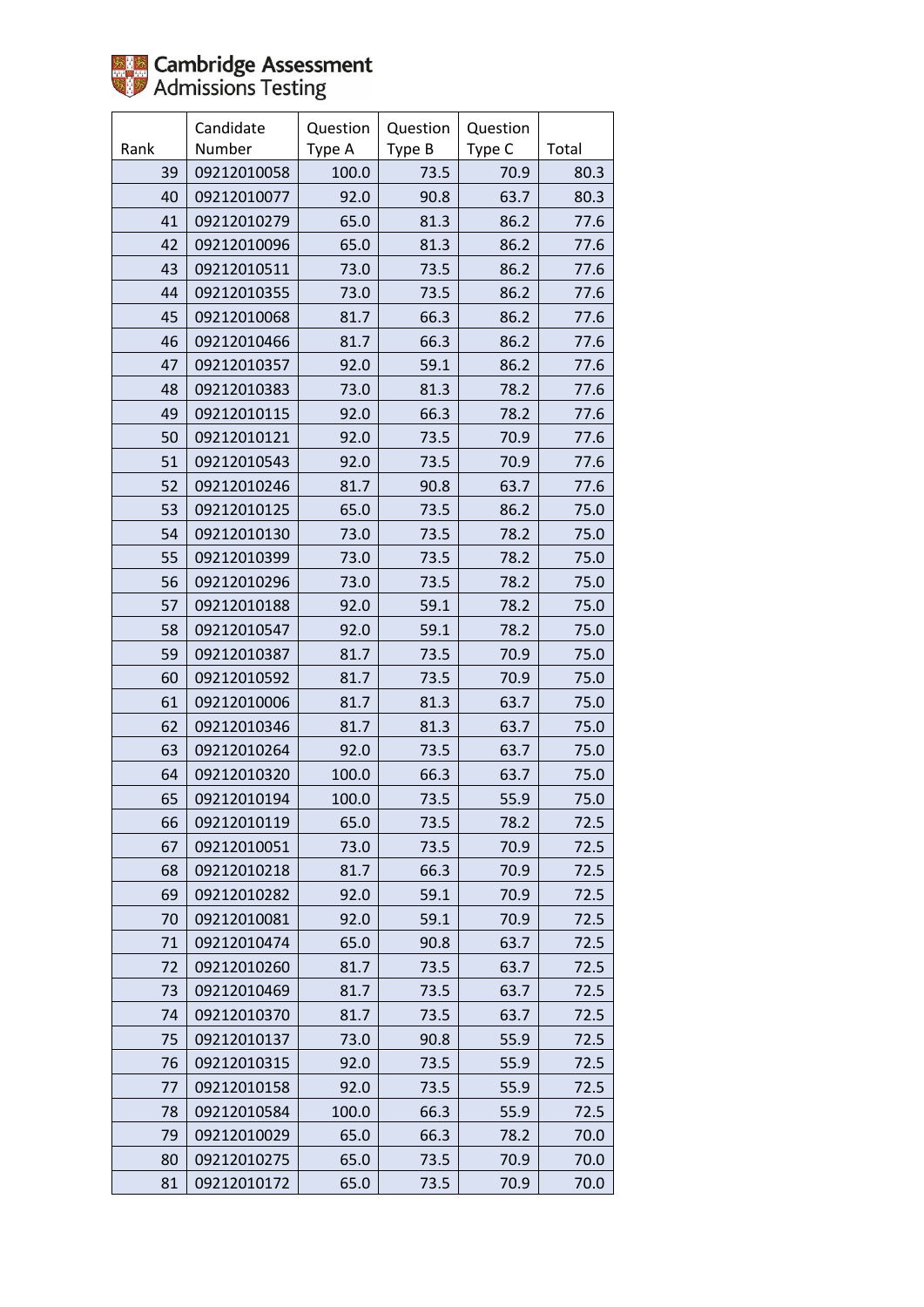

|      | Candidate   | Question | Question | Question |       |
|------|-------------|----------|----------|----------|-------|
| Rank | Number      | Type A   | Type B   | Type C   | Total |
| 82   | 09212010104 | 73.0     | 66.3     | 70.9     | 70.0  |
| 83   | 09212010193 | 73.0     | 66.3     | 70.9     | 70.0  |
| 84   | 09212010528 | 81.7     | 59.1     | 70.9     | 70.0  |
| 85   | 09212010517 | 92.0     | 51.3     | 70.9     | 70.0  |
| 86   | 09212010037 | 73.0     | 73.5     | 63.7     | 70.0  |
| 87   | 09212010252 | 73.0     | 73.5     | 63.7     | 70.0  |
| 88   | 09212010038 | 73.0     | 73.5     | 63.7     | 70.0  |
| 89   | 09212010082 | 81.7     | 66.3     | 63.7     | 70.0  |
| 90   | 09212010093 | 81.7     | 66.3     | 63.7     | 70.0  |
| 91   | 09212010186 | 81.7     | 66.3     | 63.7     | 70.0  |
| 92   | 09212010530 | 73.0     | 81.3     | 55.9     | 70.0  |
| 93   | 09212010467 | 81.7     | 73.5     | 55.9     | 70.0  |
| 94   | 09212010217 | 100.0    | 59.1     | 55.9     | 70.0  |
| 95   | 09212010424 | 92.0     | 73.5     | 46.4     | 70.0  |
| 96   | 09212010009 | 65.0     | 59.1     | 78.2     | 67.5  |
| 97   | 09212010557 | 73.0     | 51.3     | 78.2     | 67.5  |
| 98   | 09212010283 | 81.7     | 41.8     | 78.2     | 67.5  |
| 99   | 09212010261 | 56.9     | 73.5     | 70.9     | 67.5  |
| 100  | 09212010146 | 56.9     | 73.5     | 70.9     | 67.5  |
| 101  | 09212010465 | 65.0     | 66.3     | 70.9     | 67.5  |
| 102  | 09212010332 | 73.0     | 59.1     | 70.9     | 67.5  |
| 103  | 09212010220 | 81.7     | 51.3     | 70.9     | 67.5  |
| 104  | 09212010286 | 65.0     | 73.5     | 63.7     | 67.5  |
| 105  | 09212010329 | 65.0     | 73.5     | 63.7     | 67.5  |
| 106  | 09212010531 | 73.0     | 66.3     | 63.7     | 67.5  |
| 107  | 09212010257 | 73.0     | 66.3     | 63.7     | 67.5  |
| 108  | 09212010432 | 81.7     | 59.1     | 63.7     | 67.5  |
| 109  | 09212010317 | 65.0     | 81.3     | 55.9     | 67.5  |
| 110  | 09212010494 | 73.0     | 73.5     | 55.9     | 67.5  |
| 111  | 09212010134 | 73.0     | 73.5     | 55.9     | 67.5  |
| 112  | 09212010338 | 73.0     | 73.5     | 55.9     | 67.5  |
| 113  | 09212010453 | 92.0     | 59.1     | 55.9     | 67.5  |
| 114  | 09212010214 | 65.0     | 90.8     | 46.4     | 67.5  |
| 115  | 09212010321 | 81.7     | 73.5     | 46.4     | 67.5  |
| 116  | 09212010483 | 81.7     | 73.5     | 46.4     | 67.5  |
| 117  | 09212010384 | 92.0     | 66.3     | 46.4     | 67.5  |
| 118  | 09212010174 | 100.0    | 66.3     | 32.2     | 67.5  |
| 119  | 09212010251 | 47.9     | 73.5     | 70.9     | 65.0  |
| 120  | 08212010178 | 47.9     | 73.5     | 70.9     | 65.0  |
| 121  | 09212010488 | 56.9     | 66.3     | 70.9     | 65.0  |
| 122  | 09212010497 | 65.0     | 59.1     | 70.9     | 65.0  |
| 123  | 09212010487 | 65.0     | 59.1     | 70.9     | 65.0  |
| 124  | 09212010481 | 73.0     | 51.3     | 70.9     | 65.0  |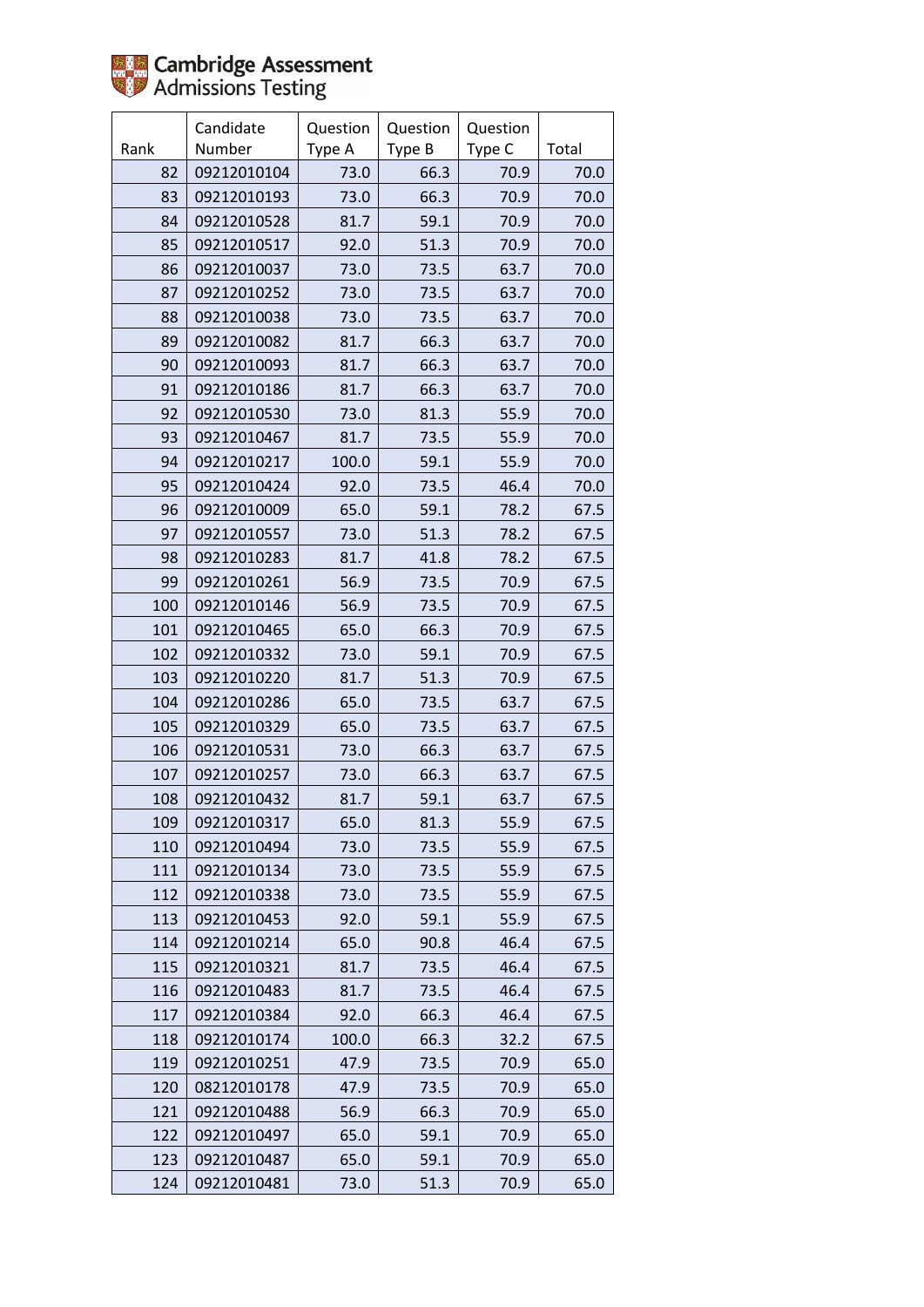|      | Candidate   | Question | Question | Question |       |
|------|-------------|----------|----------|----------|-------|
| Rank | Number      | Type A   | Type B   | Type C   | Total |
| 125  | 09212010205 | 65.0     | 66.3     | 63.7     | 65.0  |
| 126  | 09212010120 | 73.0     | 59.1     | 63.7     | 65.0  |
| 127  | 09212010028 | 73.0     | 59.1     | 63.7     | 65.0  |
| 128  | 09212080376 | 73.0     | 59.1     | 63.7     | 65.0  |
| 129  | 09212010015 | 65.0     | 73.5     | 55.9     | 65.0  |
| 130  | 09212010419 | 65.0     | 73.5     | 55.9     | 65.0  |
| 131  | 09212010545 | 65.0     | 73.5     | 55.9     | 65.0  |
| 132  | 09212010233 | 65.0     | 73.5     | 55.9     | 65.0  |
| 133  | 09212010540 | 73.0     | 66.3     | 55.9     | 65.0  |
| 134  | 09212010270 | 73.0     | 66.3     | 55.9     | 65.0  |
| 135  | 09212010447 | 81.7     | 59.1     | 55.9     | 65.0  |
| 136  | 09212010403 | 81.7     | 59.1     | 55.9     | 65.0  |
| 137  | 09212010236 | 81.7     | 59.1     | 55.9     | 65.0  |
| 138  | 09212010235 | 81.7     | 59.1     | 55.9     | 65.0  |
| 139  | 09212010185 | 56.9     | 90.8     | 46.4     | 65.0  |
| 140  | 09212010250 | 73.0     | 73.5     | 46.4     | 65.0  |
| 141  | 09212010032 | 73.0     | 73.5     | 46.4     | 65.0  |
| 142  | 09212010468 | 73.0     | 73.5     | 46.4     | 65.0  |
| 143  | 09212010167 | 81.7     | 66.3     | 46.4     | 65.0  |
| 144  | 09212010336 | 81.7     | 73.5     | 32.2     | 65.0  |
| 145  | 09212010199 | 47.9     | 66.3     | 70.9     | 62.5  |
| 146  | 09212010446 | 56.9     | 59.1     | 70.9     | 62.5  |
| 147  | 09212010521 | 56.9     | 59.1     | 70.9     | 62.5  |
| 148  | 09212010154 | 65.0     | 51.3     | 70.9     | 62.5  |
| 149  | 09212010280 | 36.9     | 81.3     | 63.7     | 62.5  |
| 150  | 09212010309 | 56.9     | 66.3     | 63.7     | 62.5  |
| 151  | 08212010746 | 56.9     | 66.3     | 63.7     | 62.5  |
| 152  | 09212010198 | 56.9     | 66.3     | 63.7     | 62.5  |
| 153  | 10212010119 | 56.9     | 66.3     | 63.7     | 62.5  |
| 154  | 09212010505 | 65.0     | 59.1     | 63.7     | 62.5  |
| 155  | 09212010265 | 65.0     | 59.1     | 63.7     | 62.5  |
| 156  | 09212010556 | 65.0     | 59.1     | 63.7     | 62.5  |
| 157  | 09212010351 | 65.0     | 59.1     | 63.7     | 62.5  |
| 158  | 09212010010 | 65.0     | 59.1     | 63.7     | 62.5  |
| 159  | 09212010462 | 73.0     | 51.3     | 63.7     | 62.5  |
| 160  | 09212010216 | 81.7     | 41.8     | 63.7     | 62.5  |
| 161  | 09212010181 | 56.9     | 73.5     | 55.9     | 62.5  |
| 162  | 09212010425 | 56.9     | 73.5     | 55.9     | 62.5  |
| 163  | 09212010493 | 56.9     | 73.5     | 55.9     | 62.5  |
| 164  | 09212010311 | 56.9     | 73.5     | 55.9     | 62.5  |
| 165  | 09212010007 | 73.0     | 59.1     | 55.9     | 62.5  |
| 166  | 09212010452 | 73.0     | 59.1     | 55.9     | 62.5  |
| 167  | 09212010491 | 81.7     | 51.3     | 55.9     | 62.5  |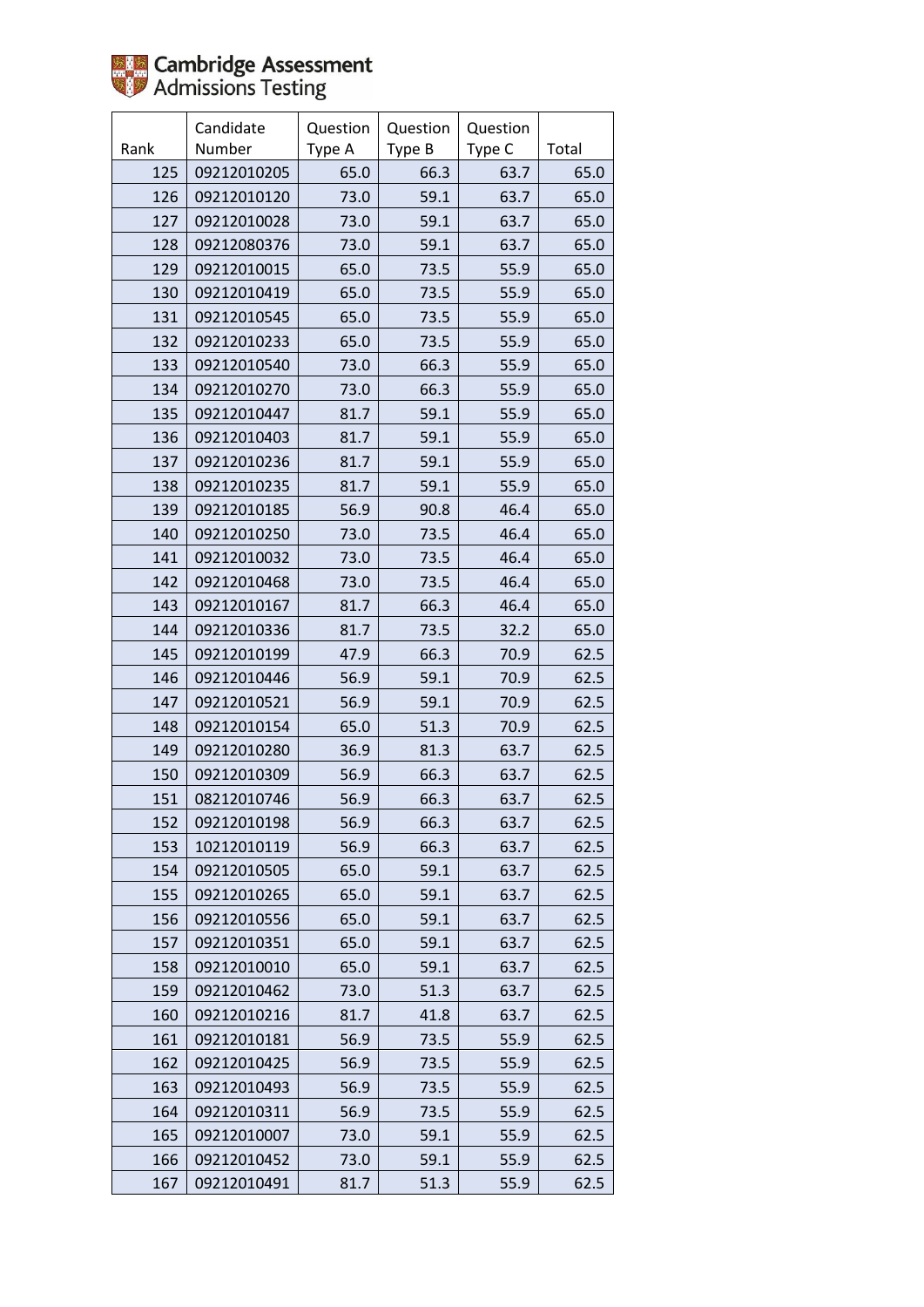

|      | Candidate   | Question | Question | Question |       |
|------|-------------|----------|----------|----------|-------|
| Rank | Number      | Type A   | Type B   | Type C   | Total |
| 168  | 09212010577 | 65.0     | 73.5     | 46.4     | 62.5  |
| 169  | 09212010229 | 65.0     | 73.5     | 46.4     | 62.5  |
| 170  | 09212010204 | 65.0     | 73.5     | 46.4     | 62.5  |
| 171  | 09212010451 | 73.0     | 66.3     | 46.4     | 62.5  |
| 172  | 09212010190 | 81.7     | 59.1     | 46.4     | 62.5  |
| 173  | 09212010420 | 92.0     | 51.3     | 46.4     | 62.5  |
| 174  | 09212010277 | 73.0     | 73.5     | 32.2     | 62.5  |
| 175  | 09212010036 | 92.0     | 59.1     | 32.2     | 62.5  |
| 176  | 09212010242 | 36.9     | 51.3     | 86.2     | 60.0  |
| 177  | 09212010145 | 56.9     | 27.6     | 86.2     | 60.0  |
| 178  | 09212010195 | 47.9     | 51.3     | 78.2     | 60.0  |
| 179  | 09212010508 | 20.7     | 73.5     | 70.9     | 60.0  |
| 180  | 09212010470 | 47.9     | 59.1     | 70.9     | 60.0  |
| 181  | 09212010350 | 47.9     | 59.1     | 70.9     | 60.0  |
| 182  | 09212010484 | 47.9     | 59.1     | 70.9     | 60.0  |
| 183  | 09212010064 | 47.9     | 59.1     | 70.9     | 60.0  |
| 184  | 05212011768 | 56.9     | 51.3     | 70.9     | 60.0  |
| 185  | 09212010552 | 56.9     | 59.1     | 63.7     | 60.0  |
| 186  | 09212010287 | 56.9     | 59.1     | 63.7     | 60.0  |
| 187  | 09212010175 | 65.0     | 51.3     | 63.7     | 60.0  |
| 188  | 09212010209 | 65.0     | 51.3     | 63.7     | 60.0  |
| 189  | 09212010312 | 47.9     | 73.5     | 55.9     | 60.0  |
| 190  | 09212010305 | 56.9     | 66.3     | 55.9     | 60.0  |
| 191  | 09212010406 | 65.0     | 59.1     | 55.9     | 60.0  |
| 192  | 09212010330 | 65.0     | 59.1     | 55.9     | 60.0  |
| 193  | 09212010457 | 73.0     | 51.3     | 55.9     | 60.0  |
| 194  | 09212010354 | 73.0     | 51.3     | 55.9     | 60.0  |
| 195  | 09212010489 | 81.7     | 41.8     | 55.9     | 60.0  |
| 196  | 09212010041 | 56.9     | 73.5     | 46.4     | 60.0  |
| 197  | 09212010025 | 56.9     | 73.5     | 46.4     | 60.0  |
| 198  | 09212010161 | 65.0     | 66.3     | 46.4     | 60.0  |
| 199  | 09212010013 | 65.0     | 66.3     | 46.4     | 60.0  |
| 200  | 09212010490 | 65.0     | 66.3     | 46.4     | 60.0  |
| 201  | 09212010135 | 65.0     | 66.3     | 46.4     | 60.0  |
| 202  | 09212010052 | 65.0     | 66.3     | 46.4     | 60.0  |
| 203  | 09212010442 | 65.0     | 66.3     | 46.4     | 60.0  |
| 204  | 09212010423 | 65.0     | 66.3     | 46.4     | 60.0  |
| 205  | 09212010379 | 73.0     | 66.3     | 32.2     | 60.0  |
| 206  | 08212010096 | 56.9     | 90.8     | 0.0      | 60.0  |
| 207  | 09212010563 | 81.7     | 66.3     | 0.0      | 60.0  |
| 208  | 09212010429 | 47.9     | 41.8     | 78.2     | 57.3  |
| 209  | 09212010177 | 36.9     | 59.1     | 70.9     | 57.3  |
| 210  | 09212010363 | 47.9     | 51.3     | 70.9     | 57.3  |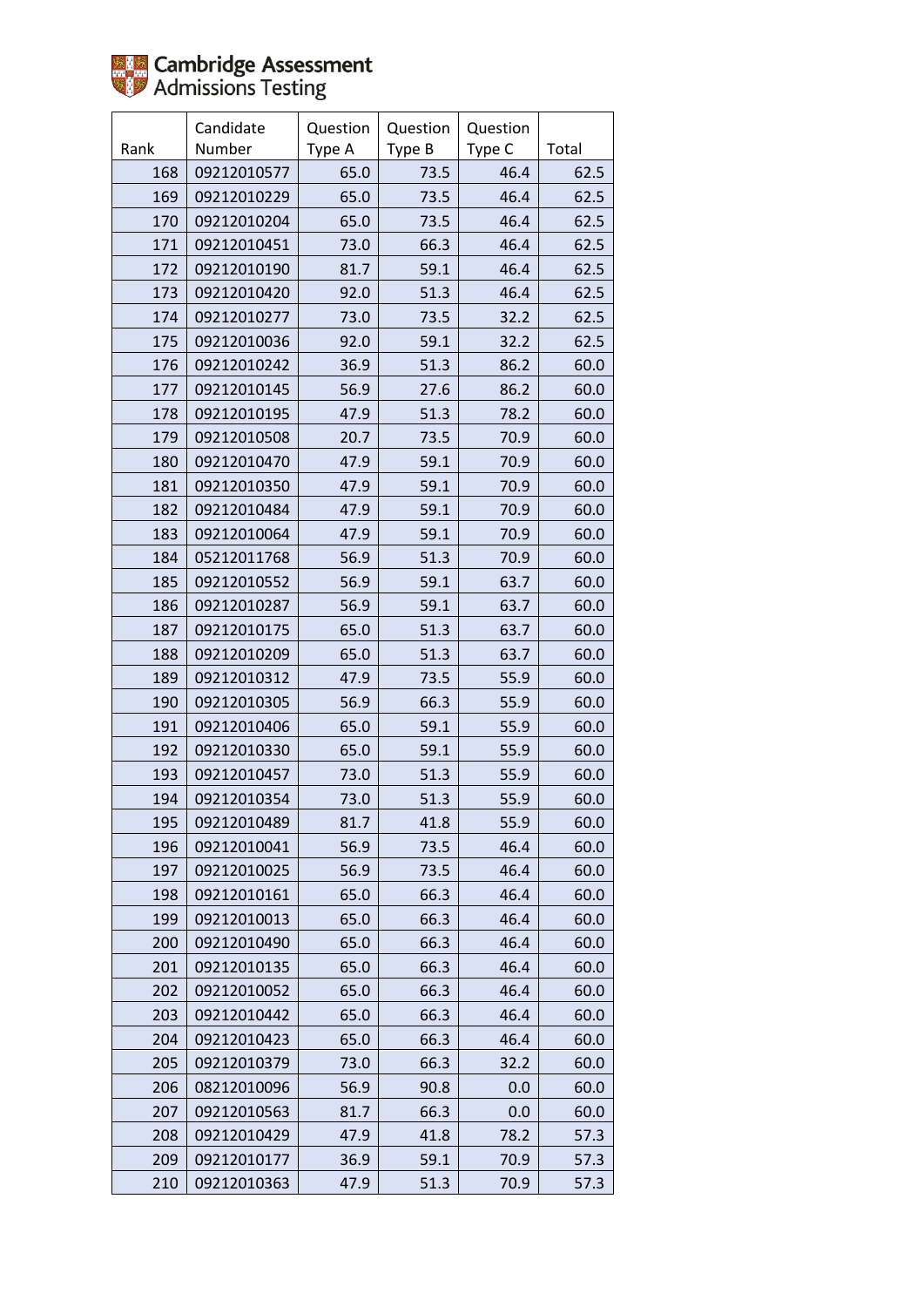

|      | Candidate   | Question | Question | Question |       |
|------|-------------|----------|----------|----------|-------|
| Rank | Number      | Type A   | Type B   | Type C   | Total |
| 211  | 09212010122 | 47.9     | 51.3     | 70.9     | 57.3  |
| 212  | 09212010059 | 56.9     | 41.8     | 70.9     | 57.3  |
| 213  | 09212010290 | 20.7     | 73.5     | 63.7     | 57.3  |
| 214  | 09212010458 | 20.7     | 73.5     | 63.7     | 57.3  |
| 215  | 09212010215 | 47.9     | 59.1     | 63.7     | 57.3  |
| 216  | 09212010433 | 47.9     | 59.1     | 63.7     | 57.3  |
| 217  | 09212010140 | 47.9     | 59.1     | 63.7     | 57.3  |
| 218  | 09212010063 | 56.9     | 51.3     | 63.7     | 57.3  |
| 219  | 09212010333 | 56.9     | 51.3     | 63.7     | 57.3  |
| 220  | 09212010501 | 56.9     | 51.3     | 63.7     | 57.3  |
| 221  | 09212010439 | 65.0     | 41.8     | 63.7     | 57.3  |
| 222  | 09212010430 | 36.9     | 73.5     | 55.9     | 57.3  |
| 223  | 09212010514 | 36.9     | 73.5     | 55.9     | 57.3  |
| 224  | 09212010044 | 36.9     | 73.5     | 55.9     | 57.3  |
| 225  | 09212010165 | 47.9     | 66.3     | 55.9     | 57.3  |
| 226  | 09212010253 | 47.9     | 66.3     | 55.9     | 57.3  |
| 227  | 09212010083 | 47.9     | 66.3     | 55.9     | 57.3  |
| 228  | 09212010040 | 47.9     | 66.3     | 55.9     | 57.3  |
| 229  | 09212010502 | 47.9     | 66.3     | 55.9     | 57.3  |
| 230  | 09212010522 | 56.9     | 59.1     | 55.9     | 57.3  |
| 231  | 09212010310 | 56.9     | 59.1     | 55.9     | 57.3  |
| 232  | 09212010263 | 56.9     | 59.1     | 55.9     | 57.3  |
| 233  | 09212010288 | 65.0     | 51.3     | 55.9     | 57.3  |
| 234  | 09212010496 | 65.0     | 51.3     | 55.9     | 57.3  |
| 235  | 09212010274 | 65.0     | 51.3     | 55.9     | 57.3  |
| 236  | 09212010341 | 65.0     | 51.3     | 55.9     | 57.3  |
| 237  | 09212010191 | 73.0     | 41.8     | 55.9     | 57.3  |
| 238  | 09212010327 | 73.0     | 41.8     | 55.9     | 57.3  |
| 239  | 09212010548 | 73.0     | 41.8     | 55.9     | 57.3  |
| 240  | 09212010075 | 73.0     | 41.8     | 55.9     | 57.3  |
| 241  | 09212010478 | 73.0     | 41.8     | 55.9     | 57.3  |
| 242  | 09212010368 | 36.9     | 81.3     | 46.4     | 57.3  |
| 243  | 09212010249 | 47.9     | 73.5     | 46.4     | 57.3  |
| 244  | 09212010065 | 56.9     | 66.3     | 46.4     | 57.3  |
| 245  | 09212010524 | 56.9     | 66.3     | 46.4     | 57.3  |
| 246  | 09212010566 | 65.0     | 59.1     | 46.4     | 57.3  |
| 247  | 09212010544 | 65.0     | 59.1     | 46.4     | 57.3  |
| 248  | 09212010366 | 65.0     | 59.1     | 46.4     | 57.3  |
| 249  | 09212010003 | 65.0     | 59.1     | 46.4     | 57.3  |
| 250  | 09212010331 | 65.0     | 59.1     | 46.4     | 57.3  |
| 251  | 09212010005 | 65.0     | 59.1     | 46.4     | 57.3  |
| 252  | 09212010136 | 65.0     | 59.1     | 46.4     | 57.3  |
| 253  | 09212010372 | 73.0     | 51.3     | 46.4     | 57.3  |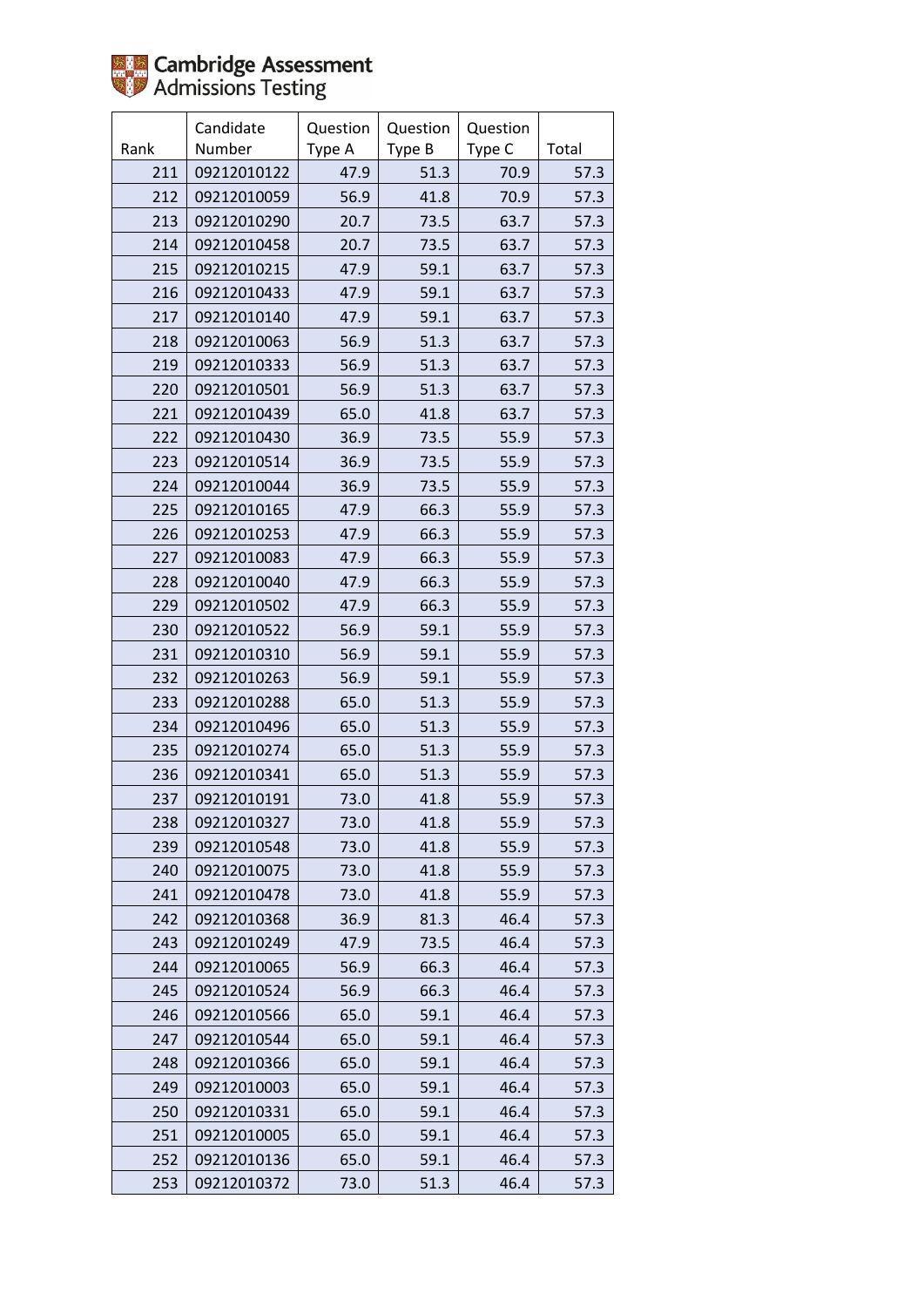

|      | Candidate   | Question | Question | Question |       |
|------|-------------|----------|----------|----------|-------|
| Rank | Number      | Type A   | Type B   | Type C   | Total |
| 254  | 09212010323 | 73.0     | 51.3     | 46.4     | 57.3  |
| 255  | 09212010325 | 56.9     | 73.5     | 32.2     | 57.3  |
| 256  | 09212010340 | 56.9     | 73.5     | 32.2     | 57.3  |
| 257  | 09212010499 | 56.9     | 73.5     | 32.2     | 57.3  |
| 258  | 09212010266 | 65.0     | 66.3     | 32.2     | 57.3  |
| 259  | 09212010318 | 81.7     | 51.3     | 32.2     | 57.3  |
| 260  | 09212010047 | 65.0     | 73.5     | 0.0      | 57.3  |
| 261  | 09212010581 | 81.7     | 59.1     | 0.0      | 57.3  |
| 262  | 09212010348 | 36.9     | 51.3     | 70.9     | 54.6  |
| 263  | 09212010482 | 36.9     | 59.1     | 63.7     | 54.6  |
| 264  | 09212010034 | 36.9     | 59.1     | 63.7     | 54.6  |
| 265  | 09212010426 | 56.9     | 41.8     | 63.7     | 54.6  |
| 266  | 09212010291 | 56.9     | 41.8     | 63.7     | 54.6  |
| 267  | 09212010431 | 56.9     | 41.8     | 63.7     | 54.6  |
| 268  | 09212080182 | 47.9     | 59.1     | 55.9     | 54.6  |
| 269  | 09212010523 | 47.9     | 59.1     | 55.9     | 54.6  |
| 270  | 09212010224 | 56.9     | 51.3     | 55.9     | 54.6  |
| 271  | 09212010555 | 56.9     | 51.3     | 55.9     | 54.6  |
| 272  | 09212010587 | 56.9     | 51.3     | 55.9     | 54.6  |
| 273  | 09212010593 | 56.9     | 51.3     | 55.9     | 54.6  |
| 274  | 09212010060 | 56.9     | 51.3     | 55.9     | 54.6  |
| 275  | 09212010365 | 56.9     | 51.3     | 55.9     | 54.6  |
| 276  | 10212080219 | 56.9     | 51.3     | 55.9     | 54.6  |
| 277  | 09212010389 | 56.9     | 51.3     | 55.9     | 54.6  |
| 278  | 09212010080 | 56.9     | 51.3     | 55.9     | 54.6  |
| 279  | 09212010328 | 65.0     | 41.8     | 55.9     | 54.6  |
| 280  | 09212010180 | 73.0     | 27.6     | 55.9     | 54.6  |
| 281  | 09212010071 | 36.9     | 73.5     | 46.4     | 54.6  |
| 282  | 09212010568 | 47.9     | 66.3     | 46.4     | 54.6  |
| 283  | 09212010520 | 56.9     | 59.1     | 46.4     | 54.6  |
| 284  | 09212010560 | 56.9     | 59.1     | 46.4     | 54.6  |
| 285  | 09212010541 | 65.0     | 51.3     | 46.4     | 54.6  |
| 286  | 09212010438 | 47.9     | 73.5     | 32.2     | 54.6  |
| 287  | 09212010591 | 47.9     | 73.5     | 32.2     | 54.6  |
| 288  | 09212010391 | 56.9     | 66.3     | 32.2     | 54.6  |
| 289  | 09212010299 | 56.9     | 66.3     | 32.2     | 54.6  |
| 290  | 09212010113 | 65.0     | 59.1     | 32.2     | 54.6  |
| 291  | 09212010578 | 73.0     | 51.3     | 32.2     | 54.6  |
| 292  | 09212010085 | 65.0     | 66.3     | 0.0      | 54.6  |
| 293  | 09212010454 | 73.0     | 59.1     | 0.0      | 54.6  |
| 294  | 09212010163 | 73.0     | 59.1     | 0.0      | 54.6  |
| 295  | 09212010035 | 81.7     | 51.3     | 0.0      | 54.6  |
| 296  | 09212010155 | 20.7     | 51.3     | 70.9     | 51.7  |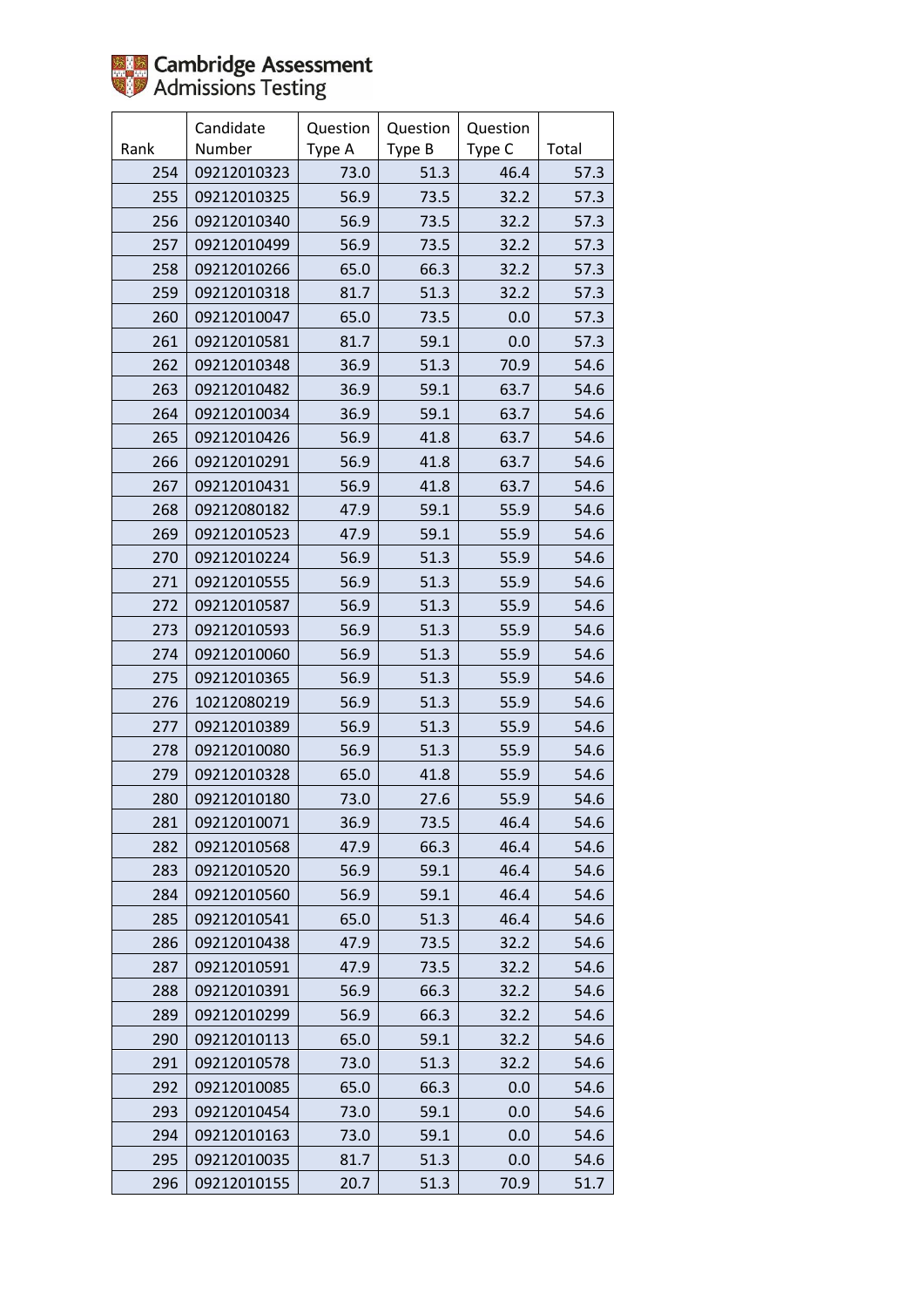

|      | Candidate   | Question | Question | Question |       |
|------|-------------|----------|----------|----------|-------|
| Rank | Number      | Type A   | Type B   | Type C   | Total |
| 297  | 09212010289 | 47.9     | 27.6     | 70.9     | 51.7  |
| 298  | 09212010222 | 56.9     | 0.0      | 70.9     | 51.7  |
| 299  | 09212010018 | 20.7     | 59.1     | 63.7     | 51.7  |
| 300  | 09212010072 | 36.9     | 51.3     | 63.7     | 51.7  |
| 301  | 09212010123 | 36.9     | 51.3     | 63.7     | 51.7  |
| 302  | 09212010016 | 36.9     | 51.3     | 63.7     | 51.7  |
| 303  | 09212010276 | 36.9     | 51.3     | 63.7     | 51.7  |
| 304  | 09212010486 | 47.9     | 41.8     | 63.7     | 51.7  |
| 305  | 09212010055 | 56.9     | 27.6     | 63.7     | 51.7  |
| 306  | 09212010262 | 36.9     | 59.1     | 55.9     | 51.7  |
| 307  | 09212010073 | 36.9     | 59.1     | 55.9     | 51.7  |
| 308  | 09212010050 | 36.9     | 59.1     | 55.9     | 51.7  |
| 309  | 09212010148 | 47.9     | 51.3     | 55.9     | 51.7  |
| 310  | 09212010534 | 47.9     | 51.3     | 55.9     | 51.7  |
| 311  | 09212010371 | 47.9     | 51.3     | 55.9     | 51.7  |
| 312  | 09212010067 | 47.9     | 51.3     | 55.9     | 51.7  |
| 313  | 09212010089 | 56.9     | 41.8     | 55.9     | 51.7  |
| 314  | 09212010210 | 56.9     | 41.8     | 55.9     | 51.7  |
| 315  | 09212010573 | 65.0     | 27.6     | 55.9     | 51.7  |
| 316  | 09212010440 | 36.9     | 66.3     | 46.4     | 51.7  |
| 317  | 09212010367 | 36.9     | 66.3     | 46.4     | 51.7  |
| 318  | 09212010021 | 47.9     | 59.1     | 46.4     | 51.7  |
| 319  | 09212010024 | 47.9     | 59.1     | 46.4     | 51.7  |
| 320  | 09212010300 | 47.9     | 59.1     | 46.4     | 51.7  |
| 321  | 09212010208 | 56.9     | 51.3     | 46.4     | 51.7  |
| 322  | 09212010156 | 56.9     | 51.3     | 46.4     | 51.7  |
| 323  | 09212010061 | 56.9     | 51.3     | 46.4     | 51.7  |
| 324  | 09212010243 | 56.9     | 51.3     | 46.4     | 51.7  |
| 325  | 09212010537 | 56.9     | 51.3     | 46.4     | 51.7  |
| 326  | 09212010471 | 56.9     | 51.3     | 46.4     | 51.7  |
| 327  | 09212010510 | 65.0     | 41.8     | 46.4     | 51.7  |
| 328  | 09212010258 | 65.0     | 41.8     | 46.4     | 51.7  |
| 329  | 09212010012 | 73.0     | 27.6     | 46.4     | 51.7  |
| 330  | 09212010043 | 47.9     | 66.3     | 32.2     | 51.7  |
| 331  | 09212010533 | 47.9     | 66.3     | 32.2     | 51.7  |
| 332  | 09212010380 | 56.9     | 59.1     | 32.2     | 51.7  |
| 333  | 09212010293 | 56.9     | 59.1     | 32.2     | 51.7  |
| 334  | 09212010070 | 65.0     | 51.3     | 32.2     | 51.7  |
| 335  | 09212010586 | 65.0     | 51.3     | 32.2     | 51.7  |
| 336  | 09212010245 | 73.0     | 41.8     | 32.2     | 51.7  |
| 337  | 09212010492 | 56.9     | 66.3     | 0.0      | 51.7  |
| 338  | 09212010417 | 20.7     | 41.8     | 70.9     | 48.7  |
| 339  | 09212080594 | 36.9     | 27.6     | 70.9     | 48.7  |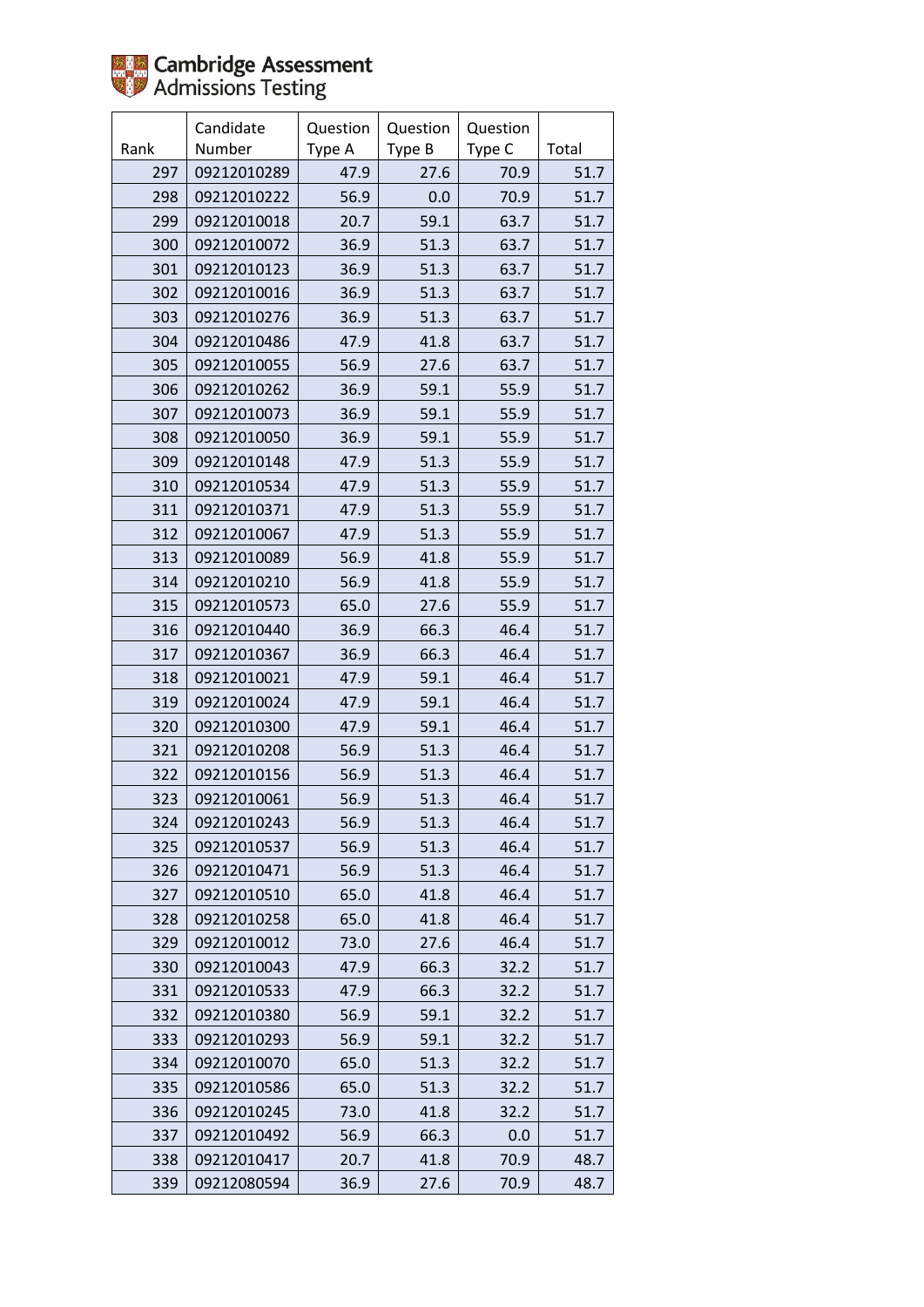

|      | Candidate   | Question | Question | Question |       |
|------|-------------|----------|----------|----------|-------|
| Rank | Number      | Type A   | Type B   | Type C   | Total |
| 340  | 09212010401 | 36.9     | 41.8     | 63.7     | 48.7  |
| 341  | 09212010513 | 36.9     | 41.8     | 63.7     | 48.7  |
| 342  | 09212010159 | 20.7     | 59.1     | 55.9     | 48.7  |
| 343  | 09212010574 | 20.7     | 59.1     | 55.9     | 48.7  |
| 344  | 09212010342 | 20.7     | 59.1     | 55.9     | 48.7  |
| 345  | 09212010088 | 20.7     | 59.1     | 55.9     | 48.7  |
| 346  | 09212010480 | 36.9     | 51.3     | 55.9     | 48.7  |
| 347  | 09212010322 | 36.9     | 51.3     | 55.9     | 48.7  |
| 348  | 09212010255 | 36.9     | 51.3     | 55.9     | 48.7  |
| 349  | 09212010402 | 36.9     | 51.3     | 55.9     | 48.7  |
| 350  | 09212010033 | 36.9     | 51.3     | 55.9     | 48.7  |
| 351  | 09212010472 | 36.9     | 51.3     | 55.9     | 48.7  |
| 352  | 09212010095 | 47.9     | 41.8     | 55.9     | 48.7  |
| 353  | 09212010314 | 47.9     | 41.8     | 55.9     | 48.7  |
| 354  | 09212010256 | 47.9     | 41.8     | 55.9     | 48.7  |
| 355  | 09212010535 | 47.9     | 41.8     | 55.9     | 48.7  |
| 356  | 07212010872 | 47.9     | 41.8     | 55.9     | 48.7  |
| 357  | 09212010157 | 56.9     | 27.6     | 55.9     | 48.7  |
| 358  | 09212010223 | 56.9     | 27.6     | 55.9     | 48.7  |
| 359  | 09212010326 | 20.7     | 66.3     | 46.4     | 48.7  |
| 360  | 09212010097 | 36.9     | 59.1     | 46.4     | 48.7  |
| 361  | 09212010171 | 36.9     | 59.1     | 46.4     | 48.7  |
| 362  | 09212010441 | 36.9     | 59.1     | 46.4     | 48.7  |
| 363  | 09212010109 | 36.9     | 59.1     | 46.4     | 48.7  |
| 364  | 09212010049 | 47.9     | 51.3     | 46.4     | 48.7  |
| 365  | 09212010042 | 47.9     | 51.3     | 46.4     | 48.7  |
| 366  | 09212010569 | 47.9     | 51.3     | 46.4     | 48.7  |
| 367  | 09212010313 | 47.9     | 51.3     | 46.4     | 48.7  |
| 368  | 09212010443 | 56.9     | 41.8     | 46.4     | 48.7  |
| 369  | 09212010292 | 56.9     | 41.8     | 46.4     | 48.7  |
| 370  | 09212010046 | 56.9     | 41.8     | 46.4     | 48.7  |
| 371  | 09212010435 | 56.9     | 41.8     | 46.4     | 48.7  |
| 372  | 09212010160 | 56.9     | 41.8     | 46.4     | 48.7  |
| 373  | 09212010101 | 36.9     | 66.3     | 32.2     | 48.7  |
| 374  | 09212010192 | 47.9     | 59.1     | 32.2     | 48.7  |
| 375  | 09212010164 | 47.9     | 59.1     | 32.2     | 48.7  |
| 376  | 09212010590 | 56.9     | 51.3     | 32.2     | 48.7  |
| 377  | 09212010225 | 56.9     | 51.3     | 32.2     | 48.7  |
| 378  | 09212010139 | 65.0     | 41.8     | 32.2     | 48.7  |
| 379  | 09212010503 | 65.0     | 41.8     | 32.2     | 48.7  |
| 380  | 09212010173 | 65.0     | 41.8     | 32.2     | 48.7  |
| 381  | 09212010056 | 36.9     | 73.5     | 0.0      | 48.7  |
| 382  | 09212010579 | 47.9     | 66.3     | 0.0      | 48.7  |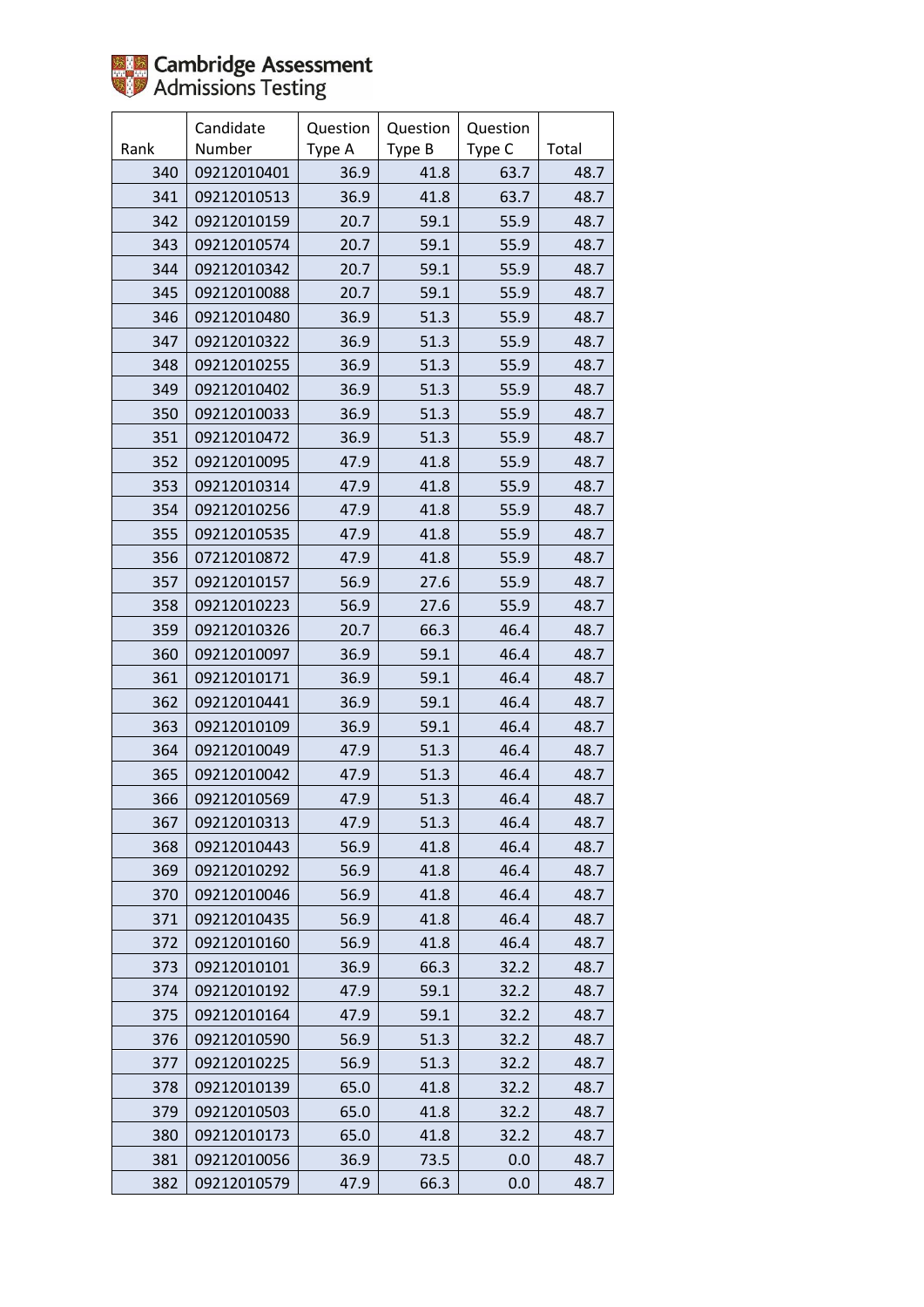

|      | Candidate   | Question | Question | Question |       |
|------|-------------|----------|----------|----------|-------|
| Rank | Number      | Type A   | Type B   | Type C   | Total |
| 383  | 09212010302 | 47.9     | 66.3     | 0.0      | 48.7  |
| 384  | 08212010888 | 20.7     | 27.6     | 70.9     | 45.4  |
| 385  | 09212010306 | 36.9     | 0.0      | 70.9     | 45.4  |
| 386  | 09212010525 | 0.0      | 51.3     | 63.7     | 45.4  |
| 387  | 09212010415 | 36.9     | 27.6     | 63.7     | 45.4  |
| 388  | 09212010074 | 20.7     | 51.3     | 55.9     | 45.4  |
| 389  | 09212010281 | 20.7     | 51.3     | 55.9     | 45.4  |
| 390  | 09212010412 | 36.9     | 41.8     | 55.9     | 45.4  |
| 391  | 09212010020 | 36.9     | 41.8     | 55.9     | 45.4  |
| 392  | 09212010011 | 47.9     | 27.6     | 55.9     | 45.4  |
| 393  | 09212010273 | 47.9     | 27.6     | 55.9     | 45.4  |
| 394  | 09212010405 | 47.9     | 27.6     | 55.9     | 45.4  |
| 395  | 09212010565 | 47.9     | 27.6     | 55.9     | 45.4  |
| 396  | 09212010386 | 47.9     | 27.6     | 55.9     | 45.4  |
| 397  | 09212010449 | 47.9     | 27.6     | 55.9     | 45.4  |
| 398  | 09212010461 | 56.9     | 0.0      | 55.9     | 45.4  |
| 399  | 09212010227 | 0.0      | 66.3     | 46.4     | 45.4  |
| 400  | 09212010410 | 20.7     | 59.1     | 46.4     | 45.4  |
| 401  | 09212010014 | 36.9     | 51.3     | 46.4     | 45.4  |
| 402  | 09212010404 | 36.9     | 51.3     | 46.4     | 45.4  |
| 403  | 09212010378 | 36.9     | 51.3     | 46.4     | 45.4  |
| 404  | 09212010203 | 36.9     | 51.3     | 46.4     | 45.4  |
| 405  | 09212010267 | 36.9     | 51.3     | 46.4     | 45.4  |
| 406  | 09212080170 | 47.9     | 41.8     | 46.4     | 45.4  |
| 407  | 09212010114 | 47.9     | 41.8     | 46.4     | 45.4  |
| 408  | 09212010211 | 47.9     | 41.8     | 46.4     | 45.4  |
| 409  | 09212010538 | 56.9     | 27.6     | 46.4     | 45.4  |
| 410  | 09212010207 | 56.9     | 27.6     | 46.4     | 45.4  |
| 411  | 09212010118 | 56.9     | 27.6     | 46.4     | 45.4  |
| 412  | 09212010112 | 65.0     | 0.0      | 46.4     | 45.4  |
| 413  | 09212010421 | 20.7     | 66.3     | 32.2     | 45.4  |
| 414  | 09212010344 | 36.9     | 59.1     | 32.2     | 45.4  |
| 415  | 09212010549 | 47.9     | 51.3     | 32.2     | 45.4  |
| 416  | 09212010066 | 47.9     | 51.3     | 32.2     | 45.4  |
| 417  | 09212010238 | 47.9     | 51.3     | 32.2     | 45.4  |
| 418  | 09212010168 | 47.9     | 51.3     | 32.2     | 45.4  |
| 419  | 09212010347 | 47.9     | 51.3     | 32.2     | 45.4  |
| 420  | 09212010294 | 47.9     | 51.3     | 32.2     | 45.4  |
| 421  | 09212010335 | 56.9     | 41.8     | 32.2     | 45.4  |
| 422  | 09212010004 | 56.9     | 41.8     | 32.2     | 45.4  |
| 423  | 09212010212 | 65.0     | 27.6     | 32.2     | 45.4  |
| 424  | 09212010206 | 47.9     | 59.1     | 0.0      | 45.4  |
| 425  | 09212010360 | 47.9     | 59.1     | 0.0      | 45.4  |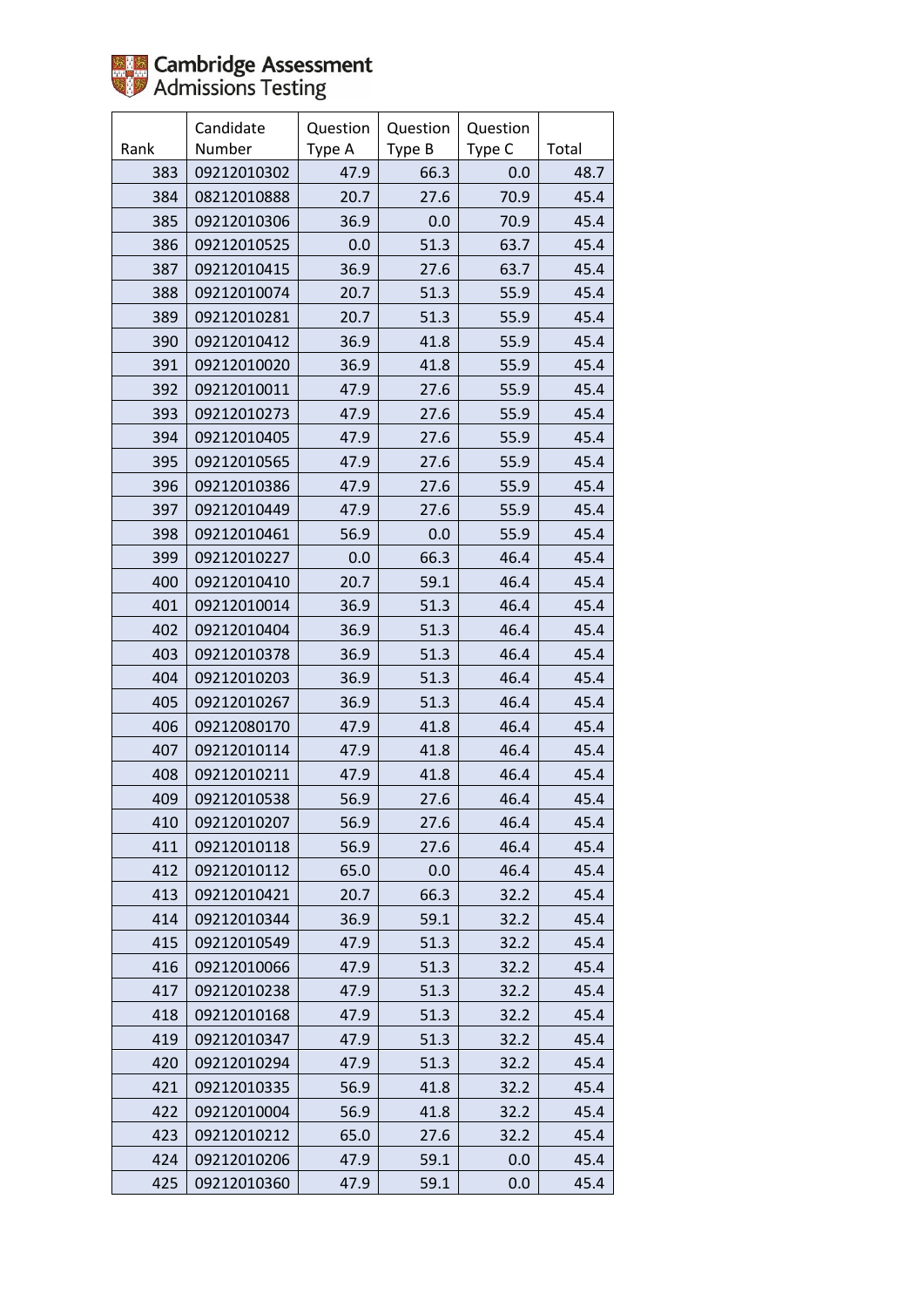

|      | Candidate   | Question | Question | Question |       |
|------|-------------|----------|----------|----------|-------|
| Rank | Number      | Type A   | Type B   | Type C   | Total |
| 426  | 09212080183 | 56.9     | 51.3     | 0.0      | 45.4  |
| 427  | 09212010237 | 65.0     | 41.8     | 0.0      | 45.4  |
| 428  | 09212010498 | 20.7     | 0.0      | 70.9     | 41.7  |
| 429  | 09212010213 | 20.7     | 27.6     | 63.7     | 41.7  |
| 430  | 09212010495 | 20.7     | 27.6     | 63.7     | 41.7  |
| 431  | 09212010571 | 20.7     | 41.8     | 55.9     | 41.7  |
| 432  | 09212010092 | 36.9     | 27.6     | 55.9     | 41.7  |
| 433  | 09212010445 | 36.9     | 27.6     | 55.9     | 41.7  |
| 434  | 09212010396 | 36.9     | 27.6     | 55.9     | 41.7  |
| 435  | 09212010343 | 47.9     | 0.0      | 55.9     | 41.7  |
| 436  | 09212010269 | 0.0      | 59.1     | 46.4     | 41.7  |
| 437  | 09212010126 | 20.7     | 51.3     | 46.4     | 41.7  |
| 438  | 09212010506 | 20.7     | 51.3     | 46.4     | 41.7  |
| 439  | 09212010352 | 20.7     | 51.3     | 46.4     | 41.7  |
| 440  | 09212010369 | 20.7     | 51.3     | 46.4     | 41.7  |
| 441  | 09212010580 | 36.9     | 41.8     | 46.4     | 41.7  |
| 442  | 09212010147 | 36.9     | 41.8     | 46.4     | 41.7  |
| 443  | 09212010048 | 36.9     | 41.8     | 46.4     | 41.7  |
| 444  | 09212010448 | 36.9     | 41.8     | 46.4     | 41.7  |
| 445  | 09212010271 | 36.9     | 41.8     | 46.4     | 41.7  |
| 446  | 09212010564 | 36.9     | 41.8     | 46.4     | 41.7  |
| 447  | 09212010500 | 36.9     | 41.8     | 46.4     | 41.7  |
| 448  | 09212010385 | 36.9     | 41.8     | 46.4     | 41.7  |
| 449  | 09212080356 | 47.9     | 27.6     | 46.4     | 41.7  |
| 450  | 09212010550 | 47.9     | 27.6     | 46.4     | 41.7  |
| 451  | 09212010248 | 47.9     | 27.6     | 46.4     | 41.7  |
| 452  | 09212010241 | 47.9     | 27.6     | 46.4     | 41.7  |
| 453  | 09212010129 | 47.9     | 27.6     | 46.4     | 41.7  |
| 454  | 09212010084 | 47.9     | 27.6     | 46.4     | 41.7  |
| 455  | 09212010240 | 36.9     | 51.3     | 32.2     | 41.7  |
| 456  | 09212010450 | 36.9     | 51.3     | 32.2     | 41.7  |
| 457  | 09212010162 | 36.9     | 51.3     | 32.2     | 41.7  |
| 458  | 09212010078 | 36.9     | 51.3     | 32.2     | 41.7  |
| 459  | 09212010392 | 36.9     | 51.3     | 32.2     | 41.7  |
| 460  | 09212010076 | 47.9     | 41.8     | 32.2     | 41.7  |
| 461  | 09212010030 | 56.9     | 27.6     | 32.2     | 41.7  |
| 462  | 09212010408 | 65.0     | 0.0      | 32.2     | 41.7  |
| 463  | 09212010339 | 36.9     | 59.1     | 0.0      | 41.7  |
| 464  | 09212010427 | 36.9     | 59.1     | 0.0      | 41.7  |
| 465  | 09212010297 | 36.9     | 59.1     | 0.0      | 41.7  |
| 466  | 09212010151 | 47.9     | 51.3     | 0.0      | 41.7  |
| 467  | 09212010527 | 47.9     | 51.3     | 0.0      | 41.7  |
| 468  | 09212010393 | 47.9     | 51.3     | 0.0      | 41.7  |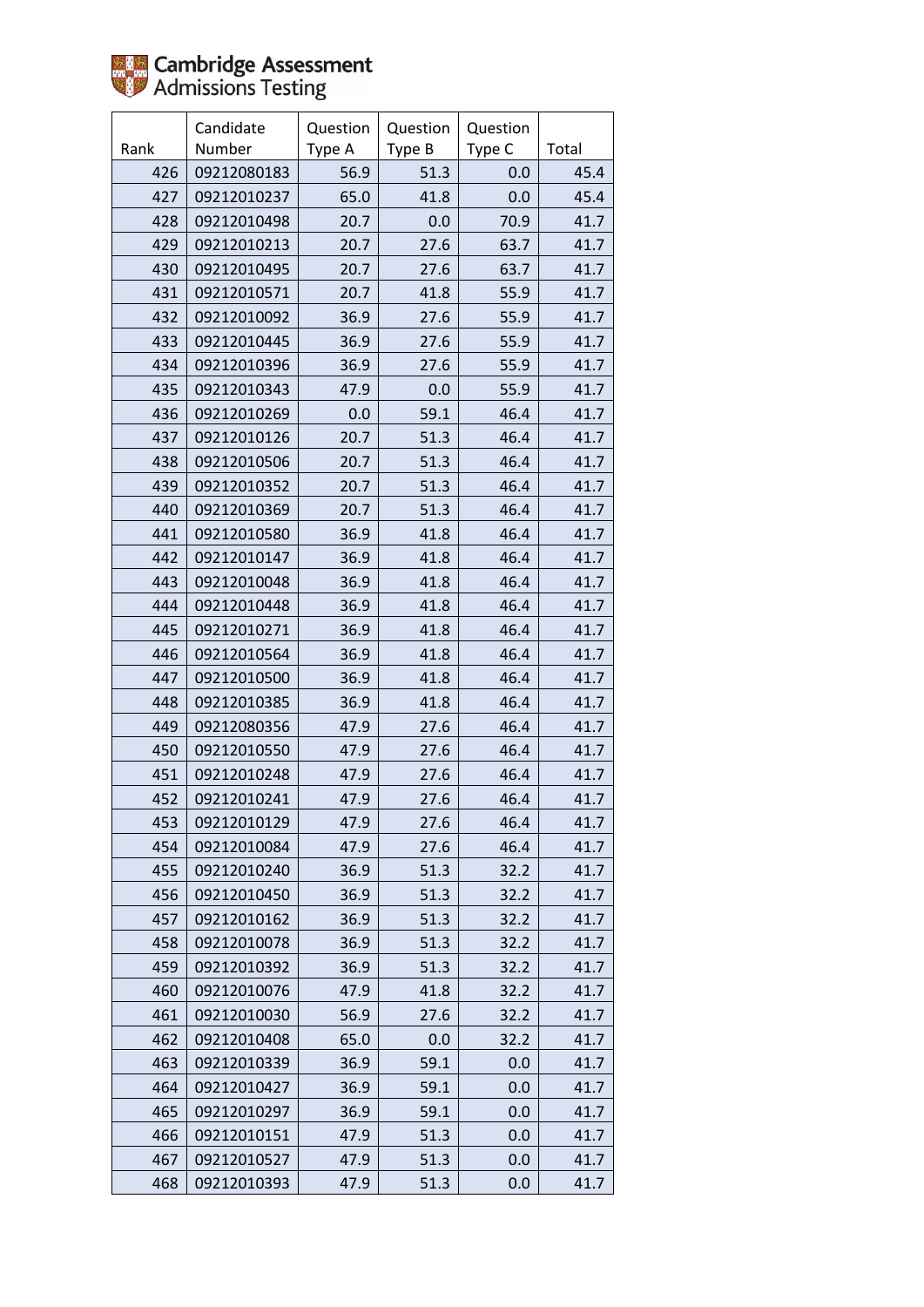

|      | Candidate   | Question | Question | Question |       |
|------|-------------|----------|----------|----------|-------|
| Rank | Number      | Type A   | Type B   | Type C   | Total |
| 469  | 09212010561 | 47.9     | 51.3     | 0.0      | 41.7  |
| 470  | 09212010116 | 56.9     | 41.8     | 0.0      | 41.7  |
| 471  | 09212010455 | 65.0     | 27.6     | 0.0      | 41.7  |
| 472  | 09212080298 | 65.0     | 27.6     | 0.0      | 41.7  |
| 473  | 09212010295 | 65.0     | 27.6     | 0.0      | 41.7  |
| 474  | 09212010567 | 20.7     | 27.6     | 55.9     | 37.5  |
| 475  | 09212010254 | 36.9     | 0.0      | 55.9     | 37.5  |
| 476  | 09212010463 | 20.7     | 41.8     | 46.4     | 37.5  |
| 477  | 09212010585 | 20.7     | 41.8     | 46.4     | 37.5  |
| 478  | 09212010477 | 20.7     | 41.8     | 46.4     | 37.5  |
| 479  | 09212010304 | 20.7     | 41.8     | 46.4     | 37.5  |
| 480  | 09212010098 | 20.7     | 41.8     | 46.4     | 37.5  |
| 481  | 09212010507 | 36.9     | 27.6     | 46.4     | 37.5  |
| 482  | 09212010422 | 36.9     | 27.6     | 46.4     | 37.5  |
| 483  | 09212010316 | 36.9     | 27.6     | 46.4     | 37.5  |
| 484  | 09212010284 | 36.9     | 27.6     | 46.4     | 37.5  |
| 485  | 09212010337 | 47.9     | 0.0      | 46.4     | 37.5  |
| 486  | 09212010202 | 47.9     | 0.0      | 46.4     | 37.5  |
| 487  | 09212010418 | 47.9     | 0.0      | 46.4     | 37.5  |
| 488  | 09212010239 | 47.9     | 0.0      | 46.4     | 37.5  |
| 489  | 09212010303 | 47.9     | 0.0      | 46.4     | 37.5  |
| 490  | 09212010558 | 20.7     | 51.3     | 32.2     | 37.5  |
| 491  | 09212010479 | 20.7     | 51.3     | 32.2     | 37.5  |
| 492  | 09212010456 | 20.7     | 51.3     | 32.2     | 37.5  |
| 493  | 09212010398 | 20.7     | 51.3     | 32.2     | 37.5  |
| 494  | 09212010519 | 36.9     | 41.8     | 32.2     | 37.5  |
| 495  | 09212010361 | 47.9     | 27.6     | 32.2     | 37.5  |
| 496  | 09212010138 | 47.9     | 27.6     | 32.2     | 37.5  |
| 497  | 09212010539 | 47.9     | 27.6     | 32.2     | 37.5  |
| 498  | 09212010230 | 47.9     | 27.6     | 32.2     | 37.5  |
| 499  | 09212010086 | 47.9     | 27.6     | 32.2     | 37.5  |
| 500  | 09212010285 | 20.7     | 59.1     | 0.0      | 37.5  |
| 501  | 09212010551 | 36.9     | 51.3     | 0.0      | 37.5  |
| 502  | 09212010583 | 36.9     | 51.3     | 0.0      | 37.5  |
| 503  | 09212010106 | 47.9     | 41.8     | 0.0      | 37.5  |
| 504  | 09212010201 | 56.9     | 27.6     | 0.0      | 37.5  |
| 505  | 09212010017 | 56.9     | 27.6     | 0.0      | 37.5  |
| 506  | 09212010375 | 0.0      | 27.6     | 55.9     | 32.7  |
| 507  | 09212010504 | 0.0      | 27.6     | 55.9     | 32.7  |
| 508  | 09212010349 | 20.7     | 0.0      | 55.9     | 32.7  |
| 509  | 09212010515 | 0.0      | 41.8     | 46.4     | 32.7  |
| 510  | 09212010464 | 20.7     | 27.6     | 46.4     | 32.7  |
| 511  | 09212010382 | 20.7     | 27.6     | 46.4     | 32.7  |